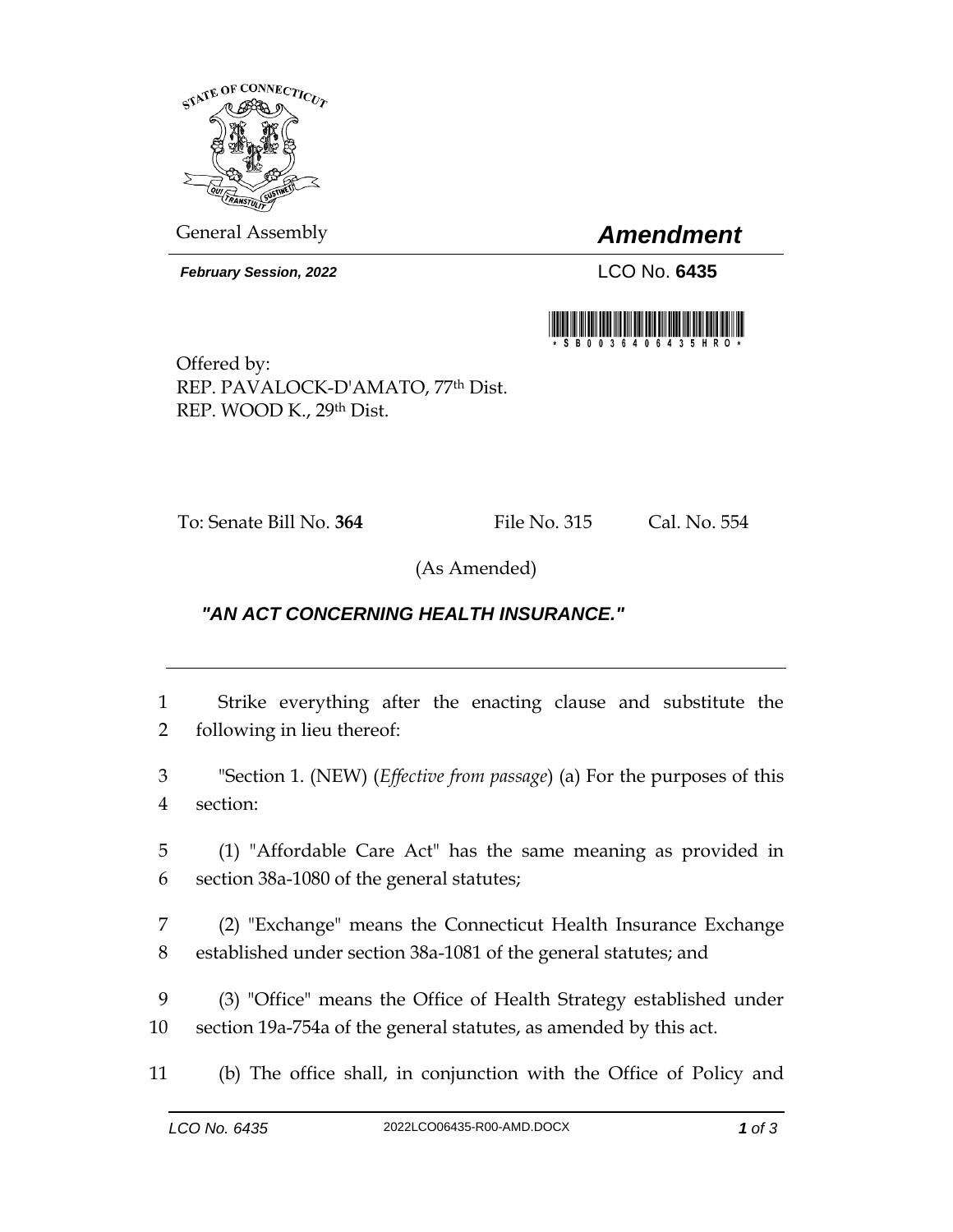Management, the Insurance Department and the Health Reinsurance Association created under section 38a-556 of the general statutes, seek a state innovation waiver under Section 1332 of the Affordable Care Act to establish a reinsurance program pursuant to subsection (d) of this section. (c) Subject to the approval of a waiver described in subsection (b) of this section, the office, not later than September 1, 2023, for plan year 2024 and annually thereafter for the subsequent plan year, shall: (1) Determine the amount needed, not to exceed twenty-one million two hundred ten thousand dollars, annually, to fund the reinsurance program established pursuant to subsection (d) of this section; and (2) Inform the Office of Policy and Management of the amount determined pursuant to subdivision (1) of this subsection. (d) The amount described in subsection (c) of this section shall be utilized to establish a reinsurance program for the individual health insurance market designed to lower premiums on health benefit plans sold in such market, on and off the exchange, provided the federal government approves the waiver described in subsection (b) of this section. Any such reinsurance program shall be administered by the Health Reinsurance Association. The Treasurer shall annually pay the amount as described in subsection (c) of this section for the purpose of administering such reinsurance program. (e) If the waiver described in subsection (b) of this section terminates and the office does not obtain another waiver pursuant to subsection (a)

 of this section, the Treasurer shall cease paying the amount described in subsection (c) of this section for the purpose of administering the reinsurance program established pursuant to subsection (d) of this section.

 Sec. 2. (*Effective from passage*) Not later than January 1, 2023, the Insurance Department shall prepare and submit a report, in accordance with section 11-4a of the general statutes, to the joint standing committee